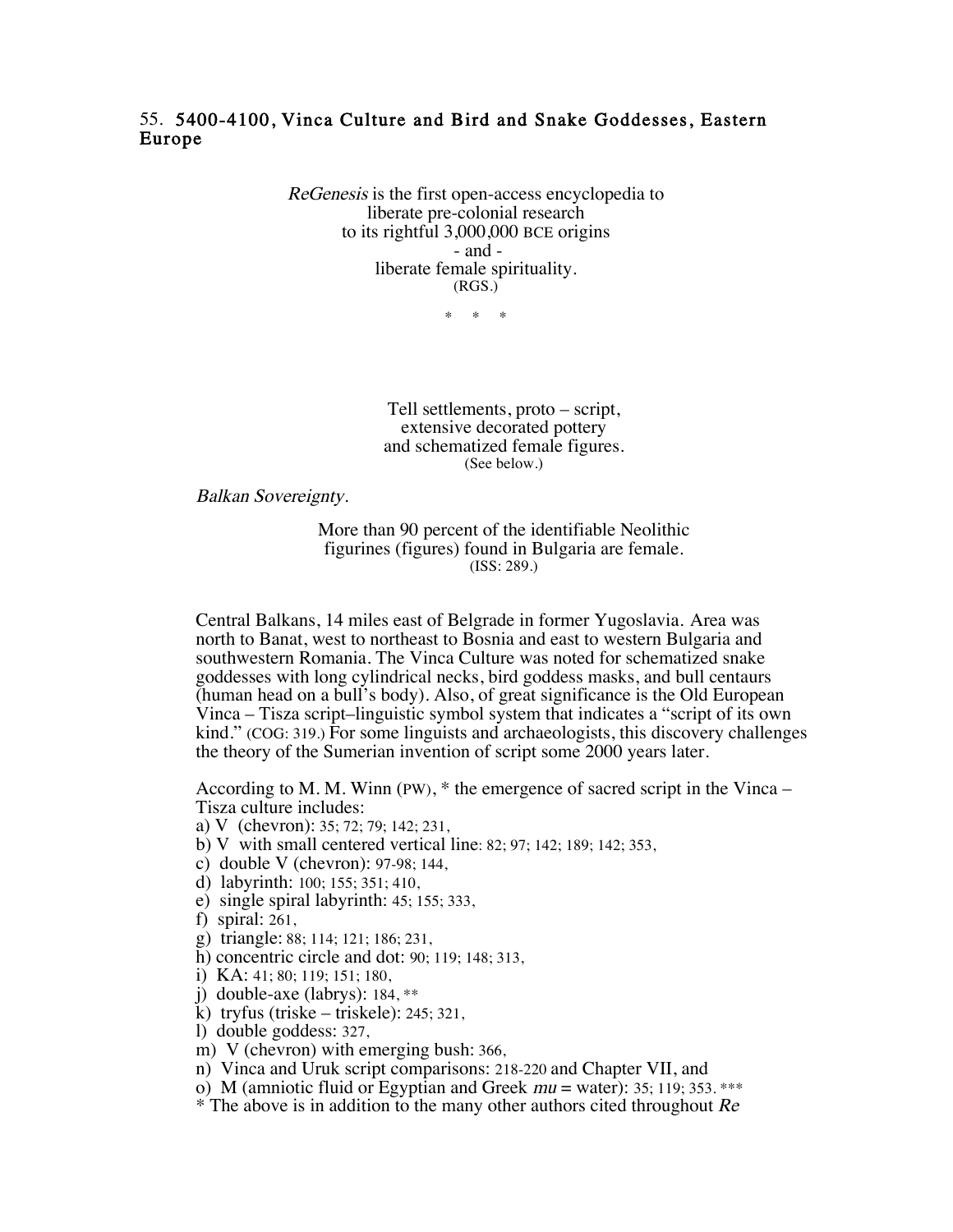-Genesis including Gimbutas. (GGE; LOG; WCG; TKC; BBA; TFW; TWKP; TAW; TLG.) \*\* Interpretations of the labrys include: the labia; butterfly; chrysalises; doubleaxe; and figure 8. (Also, see Native American Banner stones.) \*\*\* According to the Darnells (1999), M is the hieroglyphic for water and later the Semitic letter M. (DOE.) Also, according to Gimbutas (1989), "the aquatic significance of the M sign seems to have survived in the Egyptian hieroglyph M, mu, meaning water, and in the ancient Greek letter M, mu." (LOG: 19.) (OG: 11.) (Addendum. For images of Vinca – Tisza (Central Balkan) signs and symbols, see Google Images, and use the phrase: "Jela Transylvania Neolithic sign.")

Further bird goddess research: 8000/7000-5000, Early Neolithic; 6500-5600, Sesklo, Greece; 5500-3500, Cucuteni (Tripolye) Culture; 5500-4000, Dimini Culture Replaces Sesklo Culture; 5400-3700, Tisza Culture; 5000, Lengyel Culture Replaced Linearbandkeramik, Old Eastern Europe; 4000, Nile Bird Goddess, Egypt; 4000-3000, Egypt, Africa, and Cathedra Goddesses; 3000-2780, Egyptian Bronze Age/First Dynasty c. 3000; 3000-2000, Anatolia; 3000, First Dynasty, Egypt; 2400, Lilith and Eve; and 370, Isis and Philae, Egypt. (RGS.)

For a comparative study of Jomon Dogu and Neolithic figures:

- Bailey, Douglass, Andrew Cochrane, and Jean Zambelli. Unearthed: A Comparative Study of Jomon Dogu and Neolithic Figurines. Norwich, England: S. I. Sainsbury Centre, 2010. (U.)
- Carter, Susan Gail. "The Dogu Figures of the Jomon: An Introduction." The Journal of Archaeomythology 5 (Winter 2009): 41-60. (DF.)
- Habu, J. Ancient Jomon of Japan. Cambridge, England: Cambridge University Press, 2004. (AJJ.)
- Oh, Amana Chung Hae. Comparative Structural Analysis of the Pottery Decorations from the Katsusaka Culture in the Chubu Highlands, Japan (c. 3,300-2,900 BCE). Diss. CIIS, 2006. Ann Arbor, MI: ProQuest/UMI, 6 Feb. 2011. (Publication No. AAT 3218524.) (CWJ.)

A brief selection of Neolithic Europe/Old European works that highlight archaeology, mythology, proto – script including logographic or ideographic writing, linguistics, signs, symbols, folksongs, and other matricentric considerations:

Archaeomythology (Diversity) Method: A brief selection of Neolithic Europe/Old European works that highlight archaeology, mythology, proto – script including logographic or ideographic writing, linguistics, signs, symbols, folksongs, and other matristic considerations that may challenge perennial silos and other dominant endeavors.

Biggs, Sharon M. The Silo Effect: Invisible Barriers That Can Destroy Organizational Teams. San Bernardino, CA: no pub., 2014. (TSE.)

Cavalli-Sforza, Luigi Luca, and Francesco Cavalli-Sforza. The Great Human Diasporas: The History of Diversity and Evolution. New York, NY: Helix Books, 1995. (GHD.)

Cavalli-Sforza, Luigi Luca. "Genetic Evidence Supporting Marija Gimbutas' Work on the Origin of Indo-European People." From the Realm of the Ancestors: An Anthology in Honor of Marija Gimbutas. Ed. Joan Marler. Manchester, CT: Knowledge, Ideas and Trends, Inc., 1997. 93-101. (GE.)

Eisler, Riane Tennenhaus. The Chalice and the Blade: Our History, Our Future. San Francisco: Harper and Row, 1987. (CB.)

. "Rediscovering Our Past, Reclaiming Our Future: Toward a New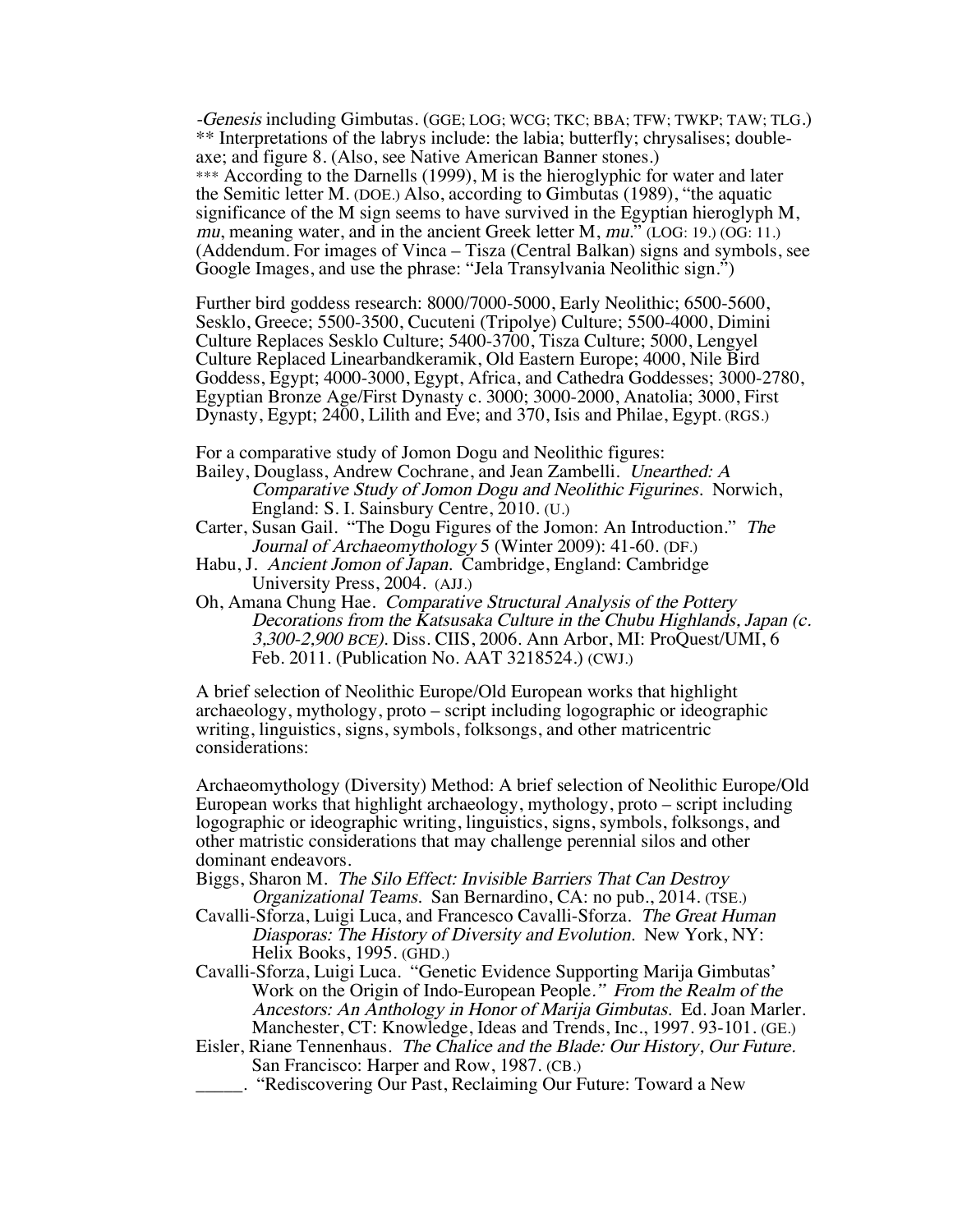Paradigm for History." From the Realm of the Ancestors: An Anthology in Honor of Marija Gimbutas. Ed. Joan Marler. Manchester, CT: Knowledge, Ideas and Trends, Inc., 1997. 335-349. (ROP.) \_\_\_\_\_. "The Battle Over Human Possibilities: Women Men, and Culture Transformation." Societies of Peace: Matriarchies Past, Present and Future: Selected Papers, First World Congress on Matriarchal Studies, 2003, Second World Congress on Matriarchal Studies, 2005. Ed. Göttner-Abendroth, Heide. Toronto, Canada: Inanna Publications, 2009. 269- 282.(BOH.) Gimbutas, Marija Alseikaite. The Language of the Goddess. San Francisco, CA: Harper San Francisco, 1989. (LOG.) . The Civilization of the Goddess: The World of Europe. San Francisco, CA: Harper, 1991. 43, 47-49. (COG.) \_\_\_\_\_. "Three Waves of the Kurgan People into Old Europe, 4500-2500 B.C." Eds. Miriam Robbins Dexter, and Karlene Jones-Bley. Journal of Indo-European Studies Monograph No. 18 (1997): 240-268. (TWKP.) Haarmann, Harald. Early Civilization and Literacy in Europe: An Inquiry into Cultural Continuity in the Mediterranean World. New York, NY: Mouton de Gruyter, 1996. (ECLE.) \_\_\_\_\_. Ancient Knowledge, Ancient Know-How, Ancient Reasoning: Culture Memory in Transition, from Prehistory to Classical Antiquity and Beyond. Amherst, NY: Cambria Press, 2013. (AN.) Journey of Man. Dir. Jennifer Beamish. Eds. Clive Maltby, Gregers Sall, and Spencer Wells. Tigress Productions, Public Broadcasting Service (U.S.), et al. 1 videodisc (120 min.) PBS Home Video, 2004. (JOM.) Keller, Mara Lynn. "The Interface of Archaeology and Mythology: A Philosophical Evaluation of the Gimbutas Paradigm." From the Realm of the Ancestors: An Anthology in Honor of Marija Gimbutas. Ed. Joan Marler. Manchester, CT: Knowledge, Ideas and Trends, Inc., 1997. 381- 398. (IAM.) Mallory, James P. In Search of the Indo-Europeans: Language, Archaeology and Myth. London, England: Thames and Hudson, 1990. (SIE.) Marler, Joan, Ed. From the Realm of the Ancestors: An Anthology in Honor of Marija Gimbutas. Manchester, CT: Knowledge, Ideas and Trends, Inc., 1997. (FRA.) . The Danube Script: Neo-Eneolithic Writing in Southeastern Europe. Sebastopol, CA: Institute of Archaeomythology, 2008. (TDS.) Marler, Joan. "The Iconography and Social Structure of Old Europe: The Archaeomythological Research of Marija Gimbutas." Societies of Peace: Matriarchies Past, Present and Future: Selected Papers, First World Congress on Matriarchal Studies, 2003, Second World Congress on Matriarchal Studies, 2005. Ed. Göttner-Abendroth, Heide. Toronto, Canada: Inanna Publications, 2009. (ISS)

Marler, Joan, and Miriam R. Dexter, Eds. Signs of Civilization: Neolithic Symbol System of Southeast Europe. Novi Sad, Hungary: Institute of Archaeomythology, 2009. (SC.)

Meador, Betty De Shong. A Sagidda of Inanna. Tran. Betty De Shong Meador. Handout for "Inanna," CIIS Workshop, 11-17-1996. (ASOI.) Inanna: Lady of the Largest Heart. Austin, TX: University of Texas Press, (2000). (ILLH.)

Metzner, Ralph. The Well of Remembrance: Rediscovering the Earth Wisdom Myths of Northern Europe. Boston, MA: Shambhala, 1994. (WOR.)

Poruciuc, Adrian. Prehistoric Roots of Romanian and Southeast European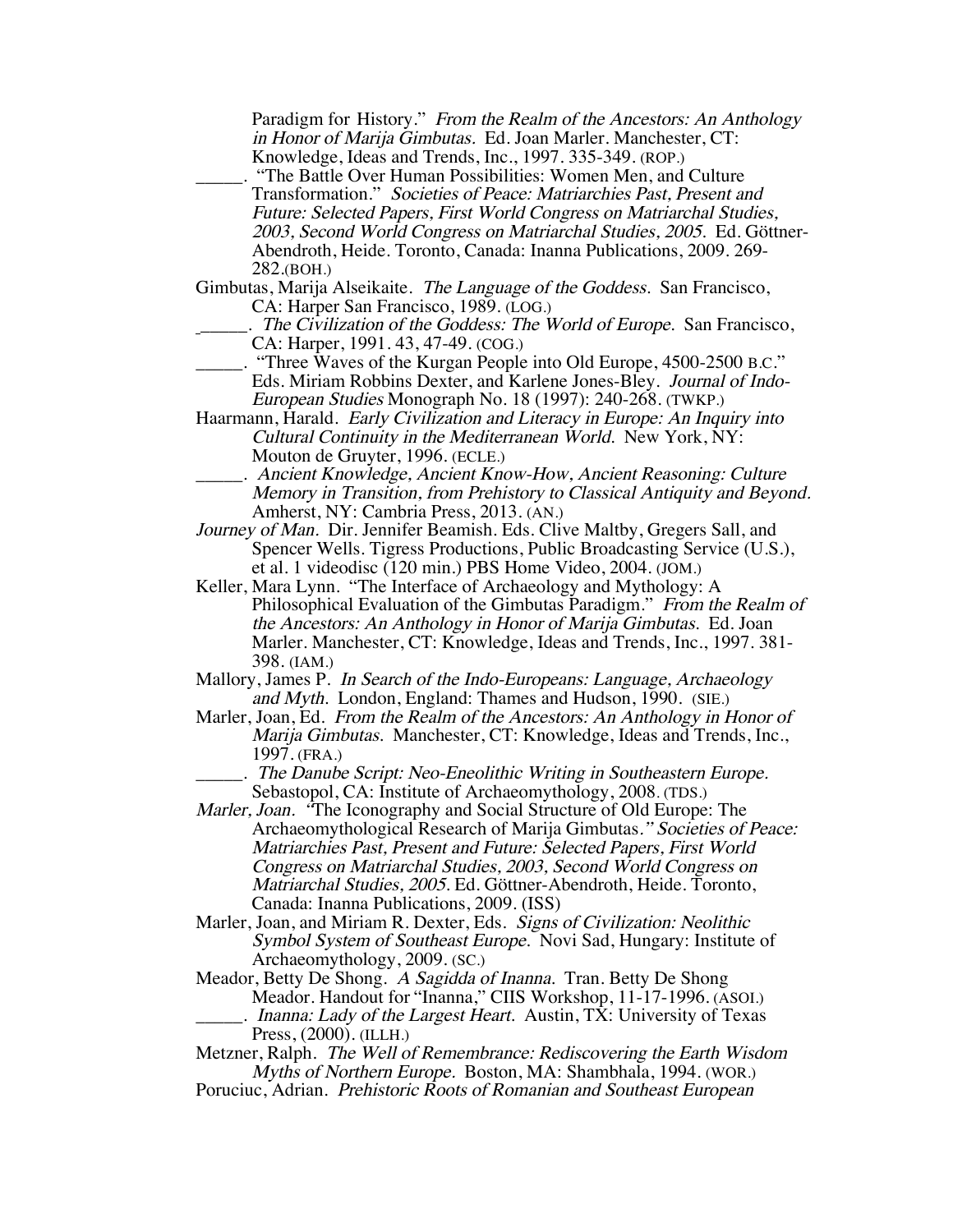Traditions. Eds. Joan Marler, and Miriam R. Dexter. Sebastopol, CA: Institute of Archaeomythology, 2010. (PRR.)

- Reason, Peter. Participation in Human Inquiry. London, England: Sage, 1994. (PHI.)
- Spretnak, Charlene. "Beyond Backlash: An Appreciation of the Work of Marija Gimbutas." Journal of Feminist Studies in Religion 12.2 (Fall 1996): 91-98. (BBAW.)
- Swimme, Brian. The Hidden Heart of the Cosmos: Humanity and the New Story. Maryknoll, NY: Orbis Books, 1996. (HHTC.)
- Swimme, Brian, and Thomas Berry. The Universe Story: From the Primordial Flaring Forth to the Ecozoic Era. San Francisco, CA: Harper San Francisco, 1992. (TUS.)
- Wade, Nicholas. "The Tangled Roots of English: Proto-Indo-European, the Precursor to Many Languages, May Have Been Spread by Force, Not Farming." *New York Times*, Feb. 24, 2015: Di, D6. (TRE.)
- Winn, Milton M. The Signs of Vinca Culture: An Internal Analysis: Their Role, Chronology and Independence from Mesopotamia. Los Angeles, CA: University of California, 1973. (PW.)
- Winn, Shan M. M. Pre-writing in Southeastern Europe: The Sign System of the Vinca Culture, ca. 4000 B.C. Calgary, Canada: Western Publishers, 1981. (PW2.)

Alternate considerations include: Brian Hayden, 2002; Ian Hodder in "Scientific American," 2004; Conkey and Tringham, 1994; Colin Renfrew, 2003; Goodison and Morris, 1998; and Michael Balter, 2005.

Further research:

- Anthony, David W. The Horse, the Wheel, and Language: How Bronze-Age Rides from the Eurasian Steppes Shaped the Modern World. Princeton, NJ: Princeton University Press, 2007. (HWL)
- Rigoglioso, Marguerite. "The Disappearing of the Goddess and Gimbutas: A Critical Review of The Goddess and the Bull." Journal of Archaeomythology 3.1 (Spring-Summer 2007): 95-105. (DGG.)

For further linguistic symbol systems including the V/triangle/vulvic engravings and gender emergence:

- Caldwell, Duncan. "Supernatural Pregnancies: Common Features and New Ideas Concerning Upper Paleolithic Feminine Imagery." Arts & Cultures. Geneva, Switzerland: Barbier-Mueller Museums, 2010. 52- 75. (SPC.)
- Christ, Carol P. "Why Women Need the Goddess: Phenomenological, Psychological, and Political Reflections." Womanspirit Rising: A Feminist Reader in Religion. Eds. Carol P. Christ, and Judith Plaskow. San Francisco, CA: Harper & Row, 1979. 71-86. (WWN.)
- Clottes, Jean, and J. David Lewis-Williams. The Shamans of Prehistory: Trance and Magic in the Painted Caves. Trans. Sophie Hawkes. New York, NY: Harry N. Abrams, 1998. (SOP.)
- Conroy, L. P. "Female Figurines of the Upper Paleolithic and the Emergence of Gender." Women in Archaeology: A Feminist Critique. Eds. Hilary du Cros and Laurajane Smith. Canberra, Australia: Dept. of Prehistory, Research School of Pacific Studies, Australian National University, 1993. 153-160. (FF.)
- Gimbutas, Marija Alseikaite. The Living Goddesses. Supplemented and Ed. by Miriam Robbins Dexter. Berkeley, CA: University of California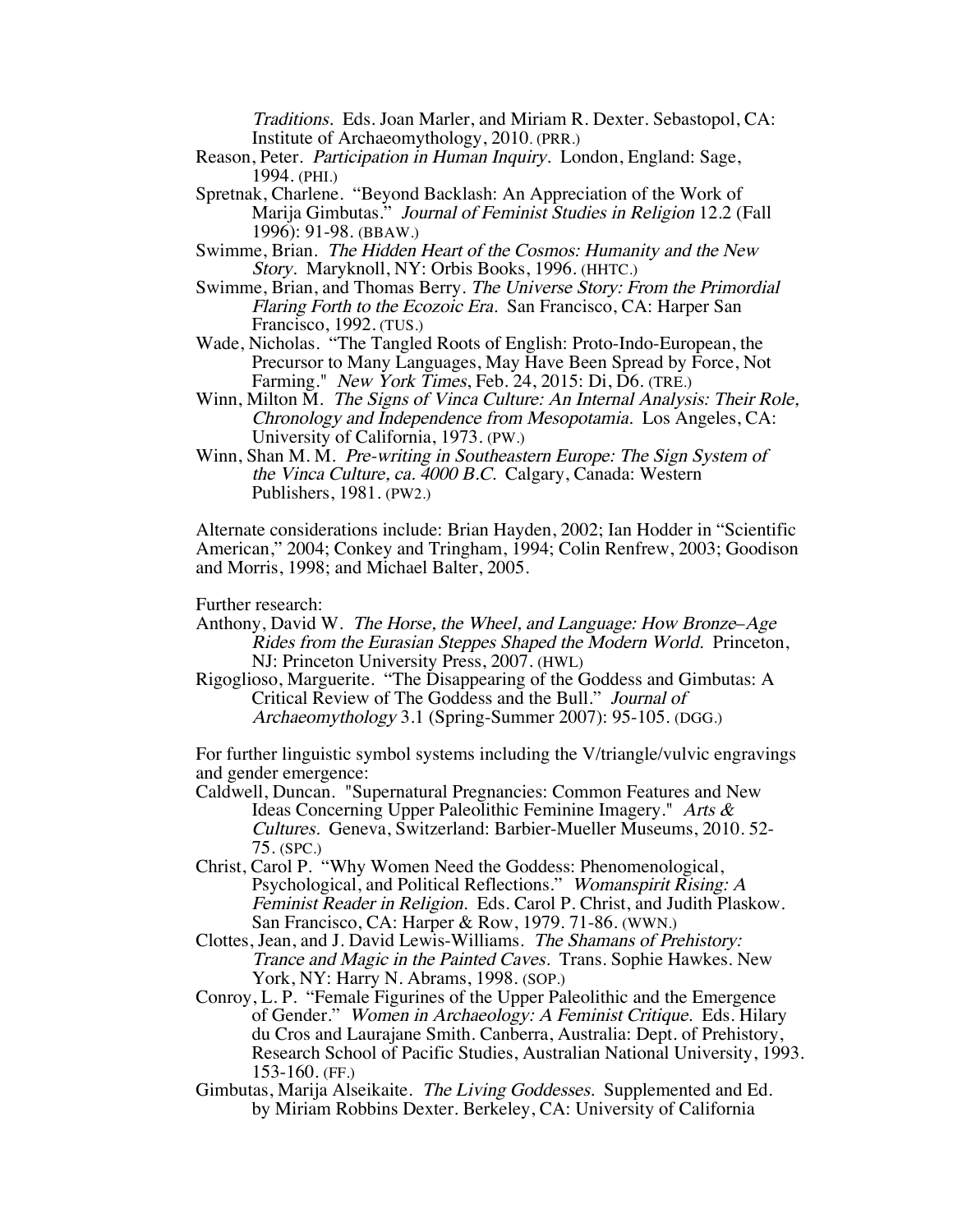Press, 1999. Proof copy. 27, 54. (TLG.)

- Joan, Eahr Amelia. "Ochre's Living Lineage: The Gyne-Morphic Bloodline of Spirituality." 2017. (OLL.)
- Lewis-Williams, David J. The Mind in the Cave: Consciousness and the Origins of Art. London, England: Thames and Hudson, 2002. (MIC.)
- Marler, Joan, and Miriam R. Dexter, Eds. Signs of Civilization: Neolithic Symbol System of Southeast Europe. Novi Sad, Hungary: Institute of Archaeomythology, 2009. (SC.)
- McCoid, Catherine Hodge and LeRoy D. McDermott. "Toward Decolonizing Gender." American Anthropologist 98.2 (Jun. 1996): 319-326. (TDG.)

Further double/twin goddess including further double-axe research: 30,000 Labyrinths, Spirals, and Meanders; 26,000, Grimaldi Caves; 25,000-20,000, Goddess of Laussel; 7250-6150, Çatal Hüyük; 6000, Sicilians to Malta; 5500- 3500, Cucuteni (Tripolye) Culture, Eastern Europe; 5200, Malta and Gozo; 4400- 2500, Olympus Hera; 4000, Alaca Hüyük, Anatolia; 3500, Anatolia, Arinna, and Other Goddesses; 3000, Middle Indo-European Bronze Age; 3,000, Tell Brak; 2600-2000, Early Bronze Age, Crete, Chthonian; 1790-1700, Goddess of Kultepe, Anatolia; 1750, Ishtar; 1000, Double Goddess Transition; 630-620, Goddess Kore, Izmir Turkey; 500, Greek Mysteries; and 282-263, Demeter's Priene Temple. (RGS.)

IMAGE: DOUBLE GODDESSES: VINCA. ILLUSTRATION: © GSA. DESCRIPTION. (SLIDE LOCATION , SHEET , ROW , SLEEVE , SLIDE # , BCE. ON LOCATION: GSA. ILLUSTRATION/IMAGE TBD. PHOTO NOTE: ILLUSTRATOR, CHRISI KARVONIDES. PHOTO NOTE: FOR IMAGES OF VINCA (CENTRAL BALKANS) SIGNS AND SYMBOLS, SEE GOOGLE IMAGES AND USE PHRASE: "JELA TRANSYLVANIA NEOLITHIC SIGN." PHOTO NOTE: FOR FURTHER RESEARCH AND IMAGES OF VINCA DOUBLE GODDESSES: RESOURCE: (MUSEUM ART RESOURCE.) RESOURCE: (BRITISH MUSEUM: LONDON, ENGLAND.) RESOURCE: (ARCHAEOLOGY, ARCHITECTURE & ART.)

IMAGE: DESCRIPTION OF CATHEDRA BIRD (BA – BIRD) \* DEITY: VINCA. PHOTO: © GSA. DESCRIPTION OF CATHEDRA DEITY WITH SCHEMATIZED SNAKE/BIRD MASKS: VINCA (CENTRAL BALKANS). HOLES NOTED ON EARS, SHOULDERS, AND ELBOWS FOR POSSIBLE DECORATIVE OR RITUAL ITEMS. SLIDE LOCATION NEAR EAST, SHEET 6A, ROW 4, SLEEVE 1, SLIDE #32, C. 4500-4000 BCE.

CU\_NEA\_S6A\_R4\_SL1\_S32.jpg

SHOT ON LOCATION: BRITISH MUSEUM: LONDON, ENGLAND.

NOTE 1 RE. BA – BIRD OR BA – SOUL. \*

'IN A PARALLEL IMAGE,' THE PERSONAL BA – SOUL IS ONE'S SPIRIT SOUL THAT DURING THE DEATHING PROCESS MAY HOVER OR APPEAR AS A BIRD TO JOIN WITH THE KA SOUL, THE UNIVERSAL, GAIAN – LIFE – FORCE, THE GREAT MOTHER WHO BECKONS: 'BEHOLD I AM BEHIND THEE, I AM THY TEMPLE, THY MOTHER, FOREVER AND FOREVER.' TO DIE IS TO REUNITE WITH ONE'S KA (KG: 63, 67; MG: 245-46; RGS).

NOTE 2: AN ICONOGRAPHIC INTERPRETATION OF THE CATHEDRA (THRONE) BIRD DEITY INCLUDES HIEROS GAMOS. (APL: 2-23-1999.) NOTE 3: "THE HIEROS GAMOS FROM WHENCE A ROYAL SOVEREIGN GETS HIS [OR HER] POWER AND THIS IS THE GODDESS HERSELF (APL: 2-23-1999)." NOTE 4: FIELDWORK PROJECT 1998-2002.

IMAGE: CATHEDRA BIRD (BA – BIRD) \* DEITY: VINCA.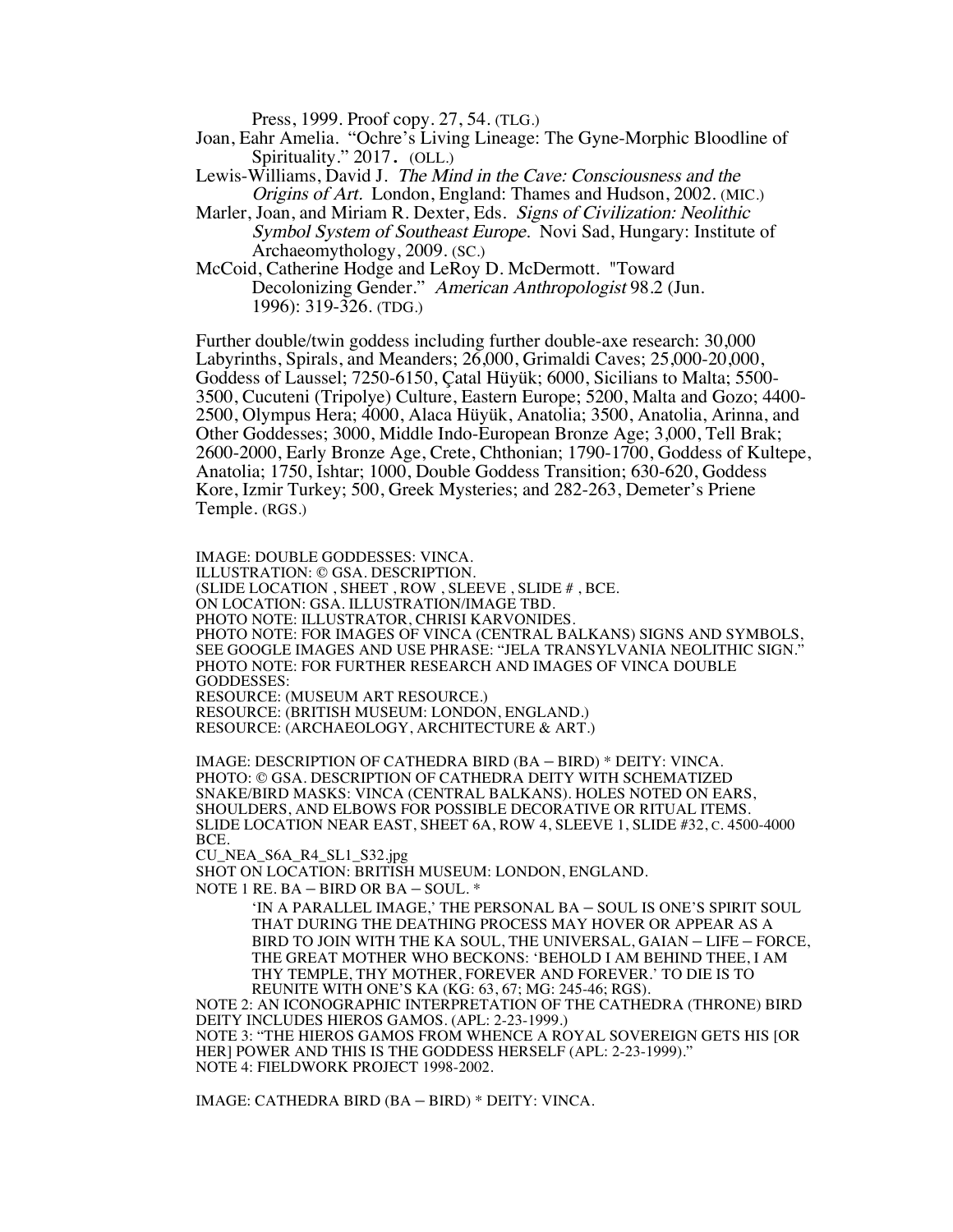PHOTO: © GSA. DESCRIPTION OF CATHEDRA DEITY WITH SCHEMATIZED SNAKE/BIRD MASKS: VINCA (CENTRAL BALKANS). HOLES NOTED ON EARS, SHOULDERS, AND ELBOWS FOR POSSIBLE DECORATIVE OR RITUAL ITEMS. SLIDE LOCATION NEAR EAST, SHEET 6A, ROW 4, SLEEVE 3, SLIDE #34, C. 4500-4000 BCE.

CU\_NEA\_S6A\_R4\_SL3\_S34.jpg VS > CU\_NEA\_S6A\_ SL3\_S34 SHOT ON LOCATION: BRITISH MUSEUM: LONDON, ENGLAND. IMAGE IN PROCESS. NOTE 1 RE. BA – BIRD OR BA – SOUL. \*

'IN A PARALLEL IMAGE,' THE PERSONAL BA – SOUL IS ONE'S SPIRIT SOUL THAT DURING THE DEATHING PROCESS MAY HOVER OR APPEAR AS A BIRD TO JOIN WITH THE KA SOUL, THE UNIVERSAL, GAIAN – LIFE – FORCE, THE GREAT MOTHER WHO BECKONS: 'BEHOLD I AM BEHIND THEE, I AM THY TEMPLE, THY MOTHER, FOREVER AND FOREVER.' TO DIE IS TO REUNITE WITH ONE'S KA (KG: 63, 67; MG: 245-46; RGS).

NOTE 2: AN ICONOGRAPHIC INTERPRETATION OF THE CATHEDRA (THRONE) BIRD DEITY INCLUDES HIEROS GAMOS. (APL: 2-23-1999.) NOTE 3: "THE HIEROS GAMOS FROM WHENCE A ROYAL SOVEREIGN GETS HIS [OR HER] POWER AND THIS IS THE GODDESS HERSELF (APL: 2-23-1999)." NOTE 4: FIELDWORK PROJECT 1998-2002. PHOTO NOTE: ILLUSTRATOR, CHRISI KARVONIDES.

IMAGE: CUCUTENI FIGURE: SIPENITSI, WESTERN UKRAINE. ILLUSTRATION: © GSA. DESCRIPTION OF CUCUTENI FIGURE: SIPENITSI, WESTERN UKRAINE. (SLIDE LOCATION , SHEET , ROW , SLEEVE , SLIDE # , BCE. ON LOCATION: ILLUSTRATION/IMAGE IN PROCESS.

PHOTO NOTE: ILLUSTRATOR, CHRISI KARVONIDES.

IMAGE: NILE BIRD GODDESS: EGYPT.

PHOTO: © GSA. DESCRIPTION OF NILE SNAKE – BIRD (BA – BIRD?) \* GODDESS, EGYPTIAN. ASPECTS ARE IDENTICAL TO LATE CUCUTENI DEITIES INC. ABBREVIATED DOWNTURNED WINGS – ARMS PLUS ROUND FLAT MASK – LIKE HEADS. (COG: 111; LOG:199.)

SLIDE LOCATION EGYPT, SHEET 40, ROW 2, SLEEVE 3, SLIDE #343A, 4000 BCE PRE-DYNASTIC OR PRE – PHARAONIC.

CO\_EGY\_S40\_R2\_SL3\_S343A.jpg

SHOT ON LOCATION: MUSEUM OF EGYPTIAN ANTIQUITIES: CAIRO, EGYPT.

NOTE 1 RE. BA – BIRD OR BA – SOUL. \*

'IN A PARALLEL IMAGE,' THE PERSONAL BA – SOUL IS ONE'S SPIRIT SOUL THAT DURING THE DEATHING PROCESS MAY HOVER OR APPEAR AS A BIRD TO JOIN WITH THE KA SOUL, THE UNIVERSAL, GAIAN – LIFE – FORCE, THE GREAT MOTHER WHO BECKONS: 'BEHOLD I AM BEHIND THEE, I AM THY TEMPLE, THY MOTHER, FOREVER AND FOREVER.' TO DIE IS TO REUNITE WITH ONE'S KA (KG: 63, 67; MG: 245-46; RGS).

NOTE 2: SEE CUCUTENI'S SABATINIVKA SHRINE FOR SIMILAR ATTRIBUTES OF EGYPTIAN NILE BIRD (LOG. 133) PLUS THE HORNED THRONE (LOG. 133: FIG. 215. #4, CLAY CHAIR.)

NOTE 3: FOR FURTHER INFORMATION, CONTACT THE INSTITUTE FOR THE STUDY OF THE ANCIENT WORLD, NY (212-992-7800) – OR – isaw.nyu.edu FEMALE STATUETTE, REVERSE SIDE. TERRACOTTA. FROM CUCUTENI, ROMANIA: PLUS NOTE 06-01-02/23. LATE MESOLITHIC (5TH MILL. BCE). HEIGHT 15 CM. INV. II3126. NATIONAL HISTORICAL MUSEUM, BUCHAREST, ROMANIA, © ERICH LESSING/ART RESOURCE, NY. ART201798. 536 BROADWAY, 5<sup>th</sup>. ART RESOURCE, INC, 2003. ALL RIGHTS RESERVED. FLOOR, NEW YORK, NY 10012, USA. TEL: (212) 505- 8700 FAX: (212) 505-2053. EMAIL: requests@artres.com (4-20-2011). NOTE 4: FIELDWORK PROJECT 1989.

IMAGE: OLD EUROPEAN WRITING: TRYFUS (TRISKE-TRISKELE), SICILY. PHOTO: © GSA. DESCRIPTION OF SICILIAN TRYFUS (TRISKE), OLD EUROPEAN WRITING.

SLIDE LOCATION SICILY, SHEET 1, ROW 2, SLEEVE 5, SLIDE #12, BCE. CU\_SIC\_S1\_R2\_SL5\_S12

SHOT ON LOCATION: ERICE MUSEUM: ERICE, SICILY.